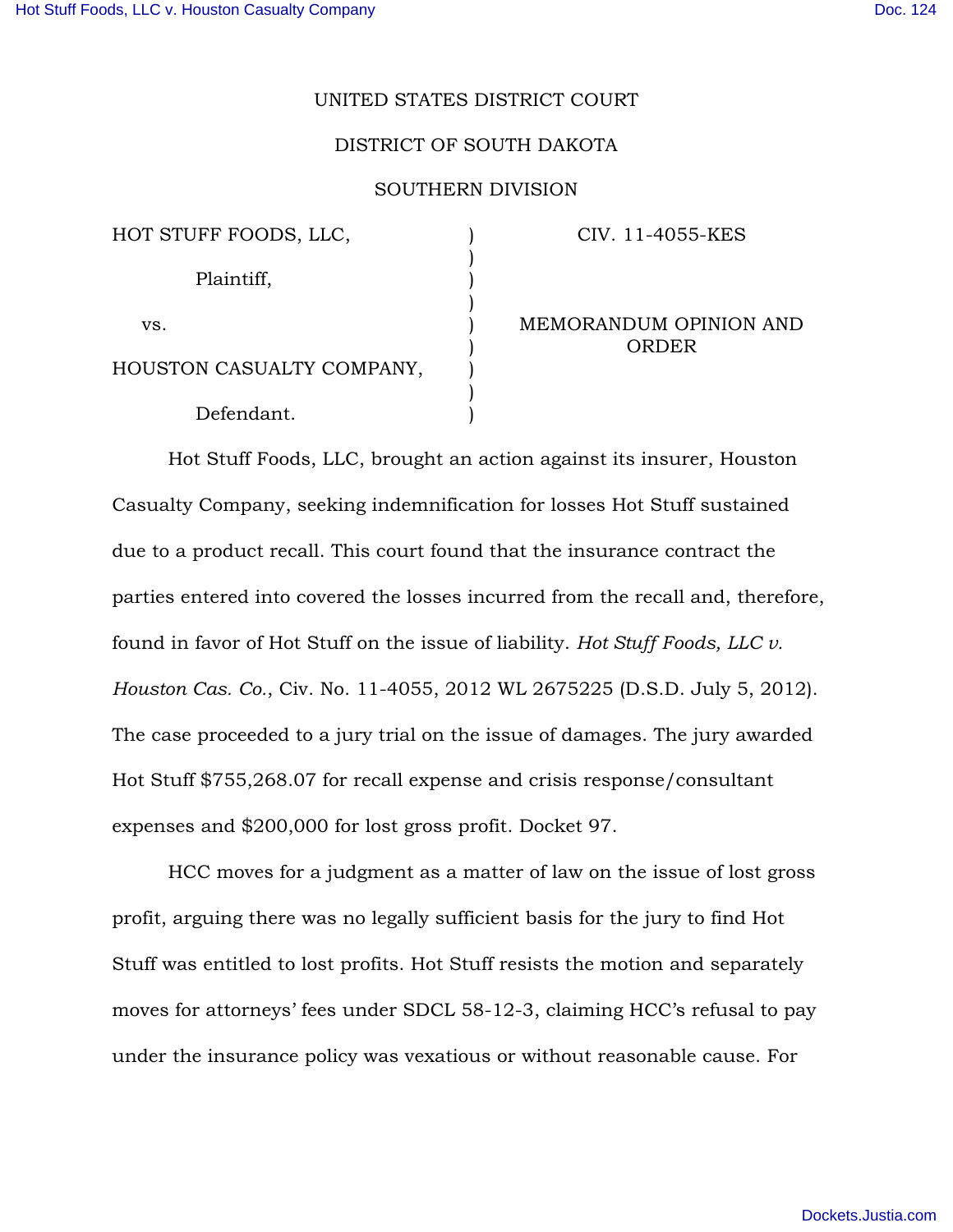the following reasons, HCC's motion for judgment as a matter of law is denied and Hot Stuff's motion for attorneys' fees is also denied.

# BACKGROUND

The underlying facts of this lawsuit were laid out in detail in this court's previous summary judgment order. *Hot Stuff Foods, LLC v. Houston Cas. Co.*, Civ. No. 11-4055, 2012 WL 2675225 (D.S.D. July 5, 2012); Docket 43. In that order, this court found HCC is required to indemnify Hot Stuff for losses Hot Stuff incurred due to a product recall. A jury trial was held to determine the amount HCC was required to indemnify Hot Stuff.

During the trial, Hot Stuff alleged it was entitled to damages under two separate provisions in the insurance policy. First, Hot Stuff claimed it was entitled to \$755,268.07 for recall expenses and crisis response/consultant expenses ("recall expenses"). Second, Hot Stuff claimed it was entitled to \$933,227.24 for lost profits.

The jury trial lasted four days. During the trial, Hot Stuff called five witnesses and introduced multiple exhibits. HCC called three witnesses<sup>1</sup> and introduced multiple exhibits.

The witnesses that Hot Stuff called who are relevant to this order are Steve Watkins, Jeff Seccombe, and Jason Gaddes. Watkins is the president of Hot Stuff. He received a degree in business and accounting and passed the

 $1$  One of HCC's witnesses, Jubin Merati, Ph.D., is a forensic economist and testified as an expert witness on the issue of lost profits.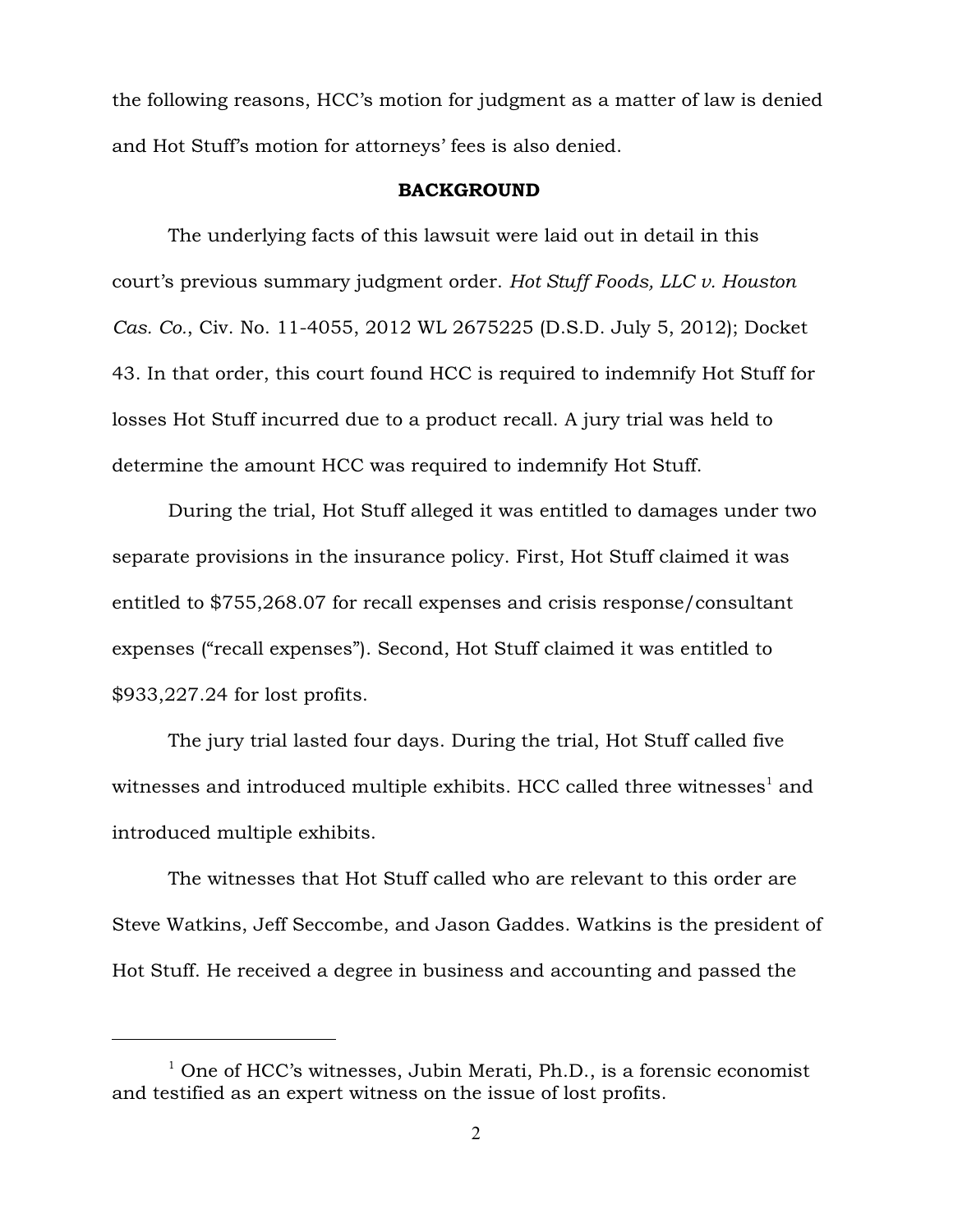Certified Public Accountant exam. He has worked at Hot Stuff, or at one of Hot Stuff's parent/affiliate companies, for nearly 27 years. He served in various roles over those 27 years, including acting as a sales representative, financial manager, director, secretary and treasurer, managing director, and chief financial officer. At the time of trial, Watkins had served as president of the company for over a year.

Seccombe is a central regional sales manager for Hot Stuff. $^2$  He has worked at Hot Stuff for about eight years. As the central regional sales manager, he manages seventeen states and is involved in Hot Stuff's military business. Gaddes is also a member of Hot Stuff's sales force. His territory includes twelve states. He also manages a vending distributor that has twenty-two divisions nationally. He has worked at Hot Stuff for over eight years.

At the conclusion of the trial, the jury returned a verdict which found Hot Stuff was entitled to \$755,268.07 for recall expenses and \$200,000 for lost profits. The award of \$200,000 for lost profits forms the basis for HCC's motion for judgment as a matter of law.

 $2$  There are three members of Hot Stuff's sales force not including Watkins.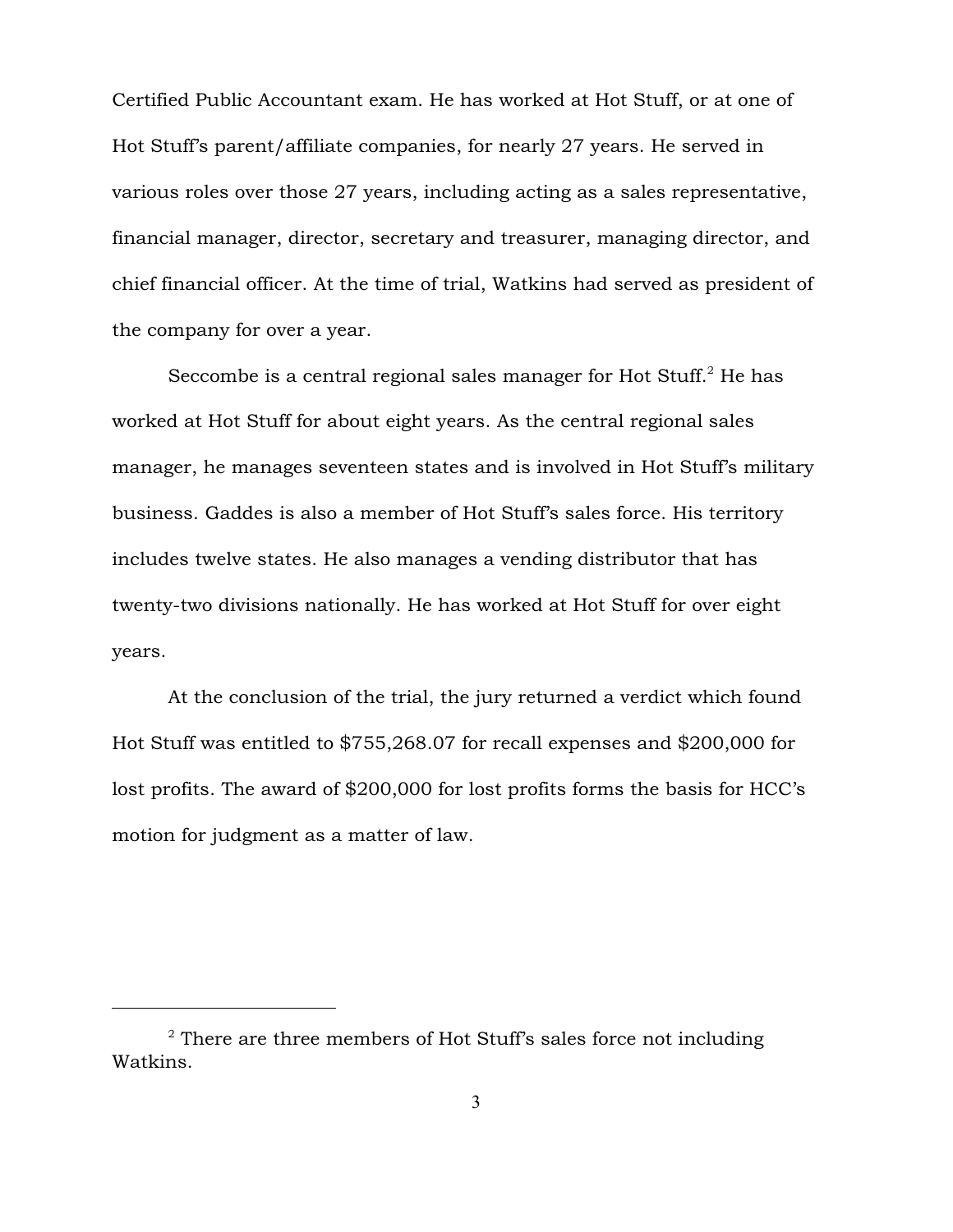# I. JUDGMENT AS A MATTER OF LAW

#### A. Standard of Review

Under Federal Rule of Civil Procedure 50, a party can move for judgment as a matter of law if the party against whom relief is sought has been fully heard on that issue. Fed. R. Civ. P. 50(a)(1). If the court does not grant the motion, "the court is considered to have submitted the action to the jury subject to the court's later deciding the legal questions raised by the motion." Fed. R. Civ. P. 50(b). In deciding a renewed motion for judgment as a matter of law, the court may enter a judgment on the jury's verdict, order a new trial, or enter judgment on the motion. *Id.*

"When federal jurisdiction is premised on diversity of citizenship, a federal district court applies the sufficiency standards of the state in which it sits." *In re Levaquin Prods. Liab. Litig.*, 700 F.3d 1161, 1165 (8th Cir. 2012). Thus, South Dakota's sufficiency standards apply for purposes of HCC's motion. Under South Dakota law,

the trial court must determine whether there is any substantial evidence to sustain the action. The evidence must be accepted which is most favorable to the nonmoving party and the trial court must indulge all legitimate inferences therefrom in [its] favor. If sufficient evidence exists so that reasonable minds could differ, *[judgment as a matter of law]* is not appropriate.

*Roth v. Farner-Bocken Co.*, 667 N.W.2d 651, 658-59 (S.D. 2003); *see also* SDCL 15-6-50(a). Furthermore, in a diversity case, the court applies the substantive law of the forum state, which here is South Dakota, to determine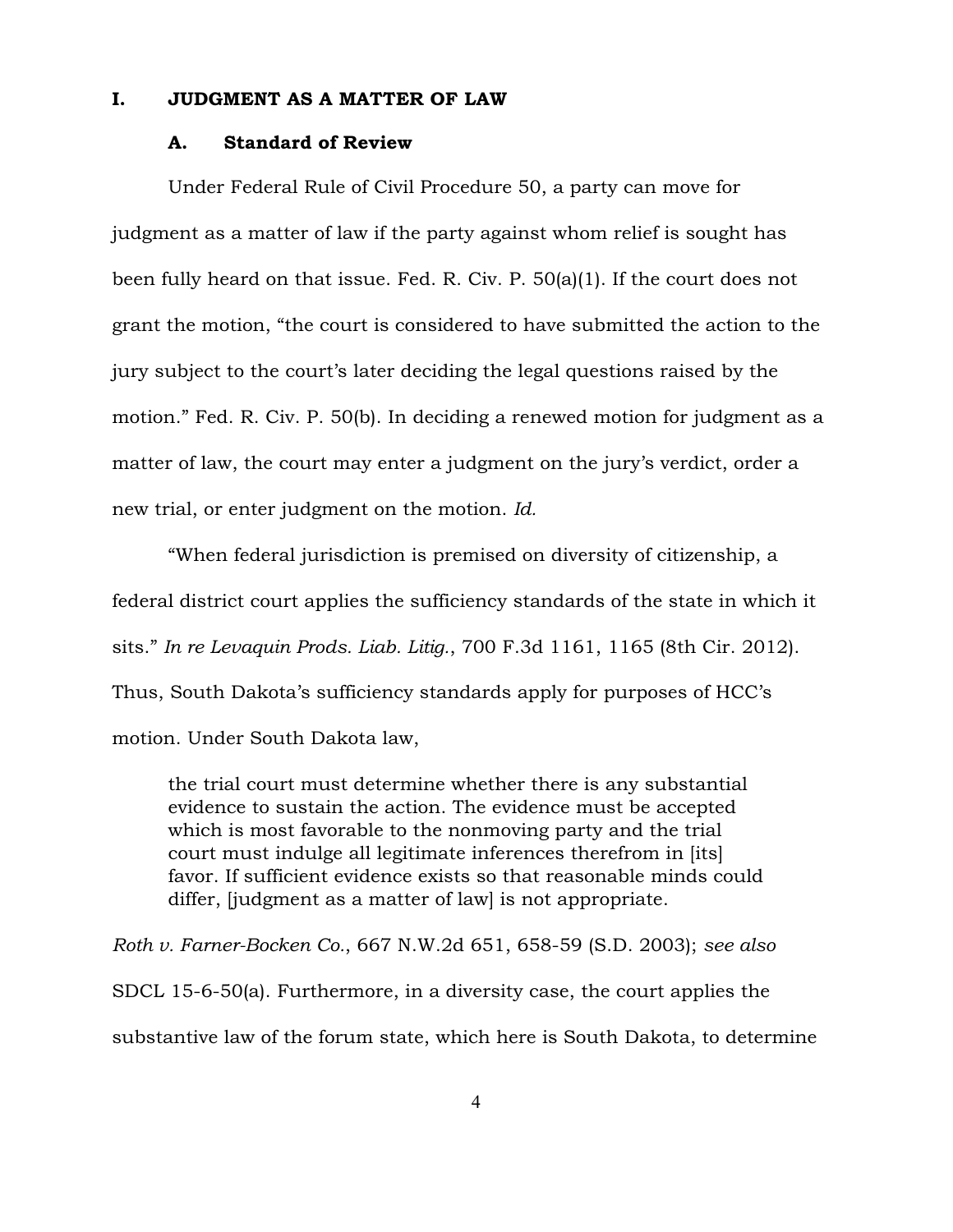if the standard was satisfied. *Hinz v. Neuroscience, Inc.*, 538 F.3d 979, 984 (8th Cir. 2008).

A jury verdict should not be set aside "unless there is a complete absence of probative facts to support the verdict." *Walsh v. Nat'l Computer Sys., Inc.*, 332 F.3d 1150, 1158 (8th Cir. 2003) (internal citation omitted). But "when the record contains no proof beyond speculation to support the verdict, then judgment as a matter of law is appropriate." *Hinz*, 538 F.3d at 984.

# B. Lost Profits Discussion

HCC argues that there was no legally sufficient evidentiary basis for the jury to find Hot Stuff was entitled to \$200,000 in lost profits. HCC is not arguing that Hot Stuff cannot recover lost profits under the insurance contract; rather, HCC argues the evidence Hot Stuff put forth cannot support a \$200,000 award.

The South Dakota Supreme Court has articulated some general principles regarding lost profits.<sup>3</sup> As with any type of damages, damages for lost profits "must not be speculative, contingent, or uncertain and there must be reasonable proof of the amount thereof." *Olson v. Aldren*, 170 N.W.2d 891,

 $3$  These cases, however, are different from the situation here because they did not involve an insurance contract that explicitly provided for lost profits coverage. The Supreme Court faced the questions of: (1) whether lost profits damages were recoverable generally, and (2) if so, what was the amount of the damages. Here, damages for lost profits are recoverable under the terms of the insurance policy, and the only issue is how much, if any, should be awarded for lost profits.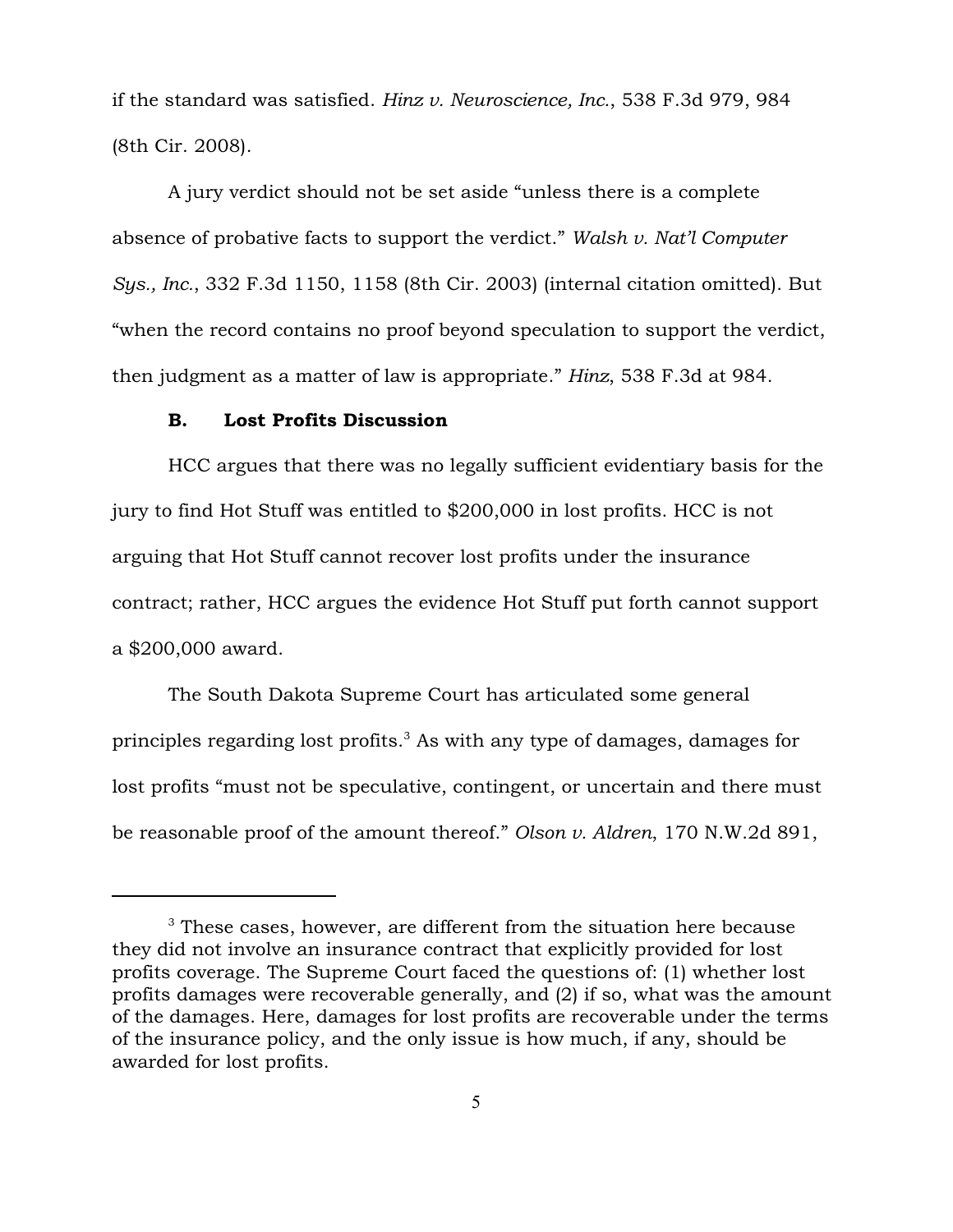895 (S.D. 1969); *see also Lamar Adver. of S.D., Inc. v. Heavy Constructors, Inc.*, 745 N.W.2d 371, 380 (S.D. 2008) (stating that courts should consider the circumstances in which damages occur and determine whether a claim for damages is "remote, speculative, or uncertain"). As far as calculating the amount of lost profits, "[a]ny reasonable method of estimating a prospective profit is acceptable. Absolute certainty is not required." *Olson*, 170 N.W.2d 895 (internal citation omitted); *see also Hepper v. Triple U Enter., Inc.*, 388 N.W.2d 525, 529 (S.D. 1986) ("Mathematical precision is not required but loss must be shown in a manner reasonable under the circumstances.").

Under the circumstances here, there is no doubt that lost profits are recoverable under the insurance policy. The insurance contract provides:

[HCC] agrees to indemnify [Hot Stuff] for LOSS resulting directly from an ACCIDENTAL PRODUCT CONTAMINATION . . . . LOSS shall mean . . . [l]oss of GROSS PROFIT, incurred as a result of an ascertainable reduction in sales revenue caused solely and directly by an ACCIDENTAL PRODUCT CONTAMINATION for the period:

- (1) of twelve months following discovery of the ACCIDENTAL PRODUCT CONTAMINATION or
- (2) during which [Hot Stuff's] sales revenue for [Hot Stuff's] PRODUCT(S) remain less than the level that could have been reasonably projected had the ACCIDENTAL PRODUCT CONTAMINATION not occurred

whichever shall be the period first to expire.

GROSS PROFIT shall mean the difference between: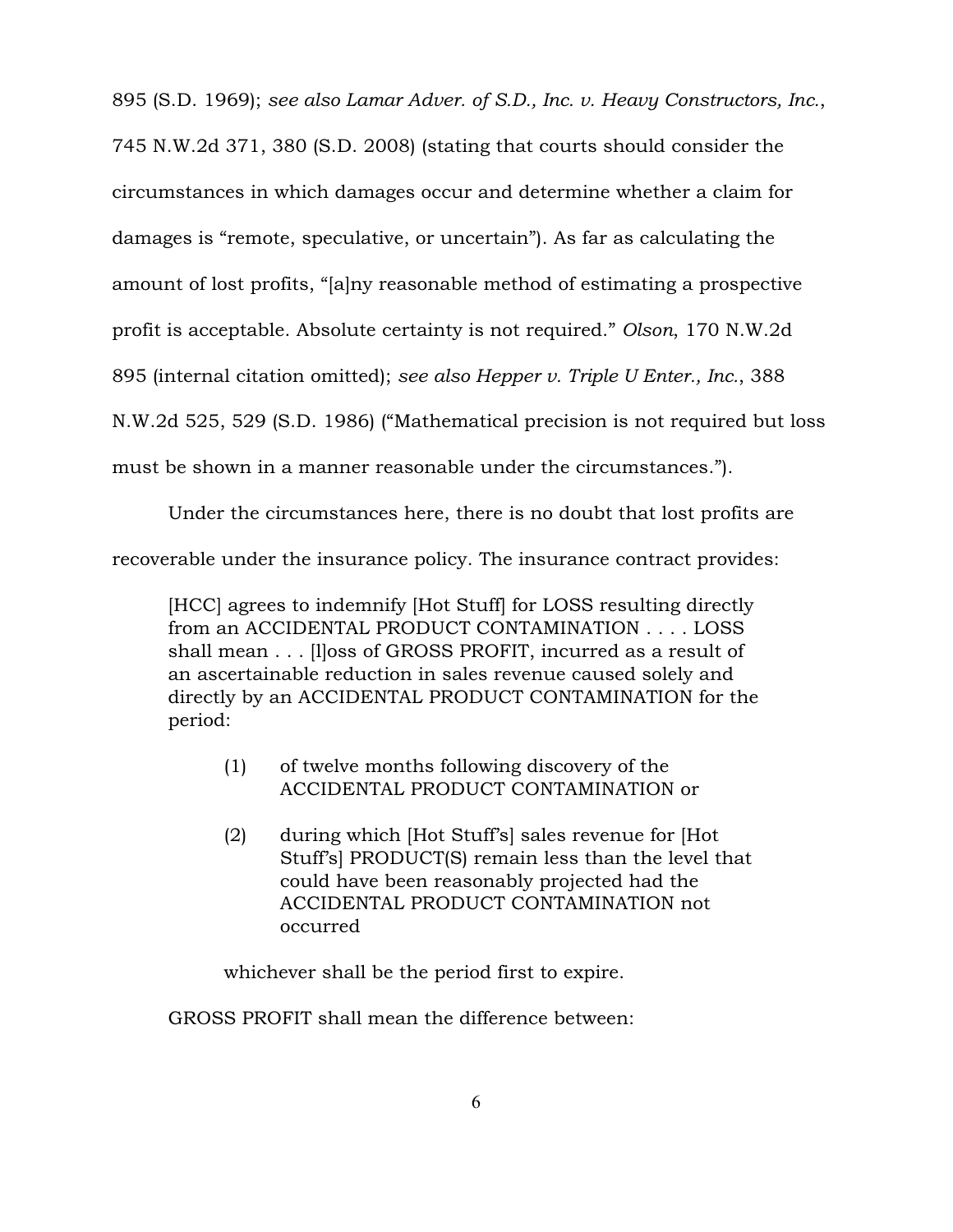- a) the revenue that could have been reasonably projected, but which has been lost solely and directly as a result of an ACCIDENTAL PRODUCT CONTAMINATION, and
- b) the variable cost that would have been incurred, but which have been saved as a result of not making these sales (including the cost of raw materials, and all other saved costs).

Docket 28-1 at 4-5, 14. The court found in an earlier order that an accidental product contamination occurred when Hot Stuff mislabeled its products, thereby triggering the abovementioned indemnification provision. *Hot Stuff Foods, LLC v. Houston Cas. Co.*, Civ. No. 11-4055, 2012 WL 2675225 (D.S.D. July 5, 2012). The issue then comes down to whether Hot Stuff introduced sufficient evidence at trial so that a reasonable computation of the amount of lost profits, if any, was possible.

Hot Stuff sought \$199,604.02 for lost profits attributed to recall products and \$733,623.22 for lost profits attributed to new products for a total lost profits claim of \$933,227.24. In calculating its losses for recall products, Hot Stuff compared its 2010 profits from recall products with its 2011 profits from recall products. Before comparing its 2010 profits, however, Hot Stuff adjusted the 2010 profits for customers who were first-time buyers of a particular product, referred to by Hot Stuff as a "time-adjustment." The adjustment was meant to illustrate the estimated profits resulting from what customers supposedly would have purchased in 2010 had they begun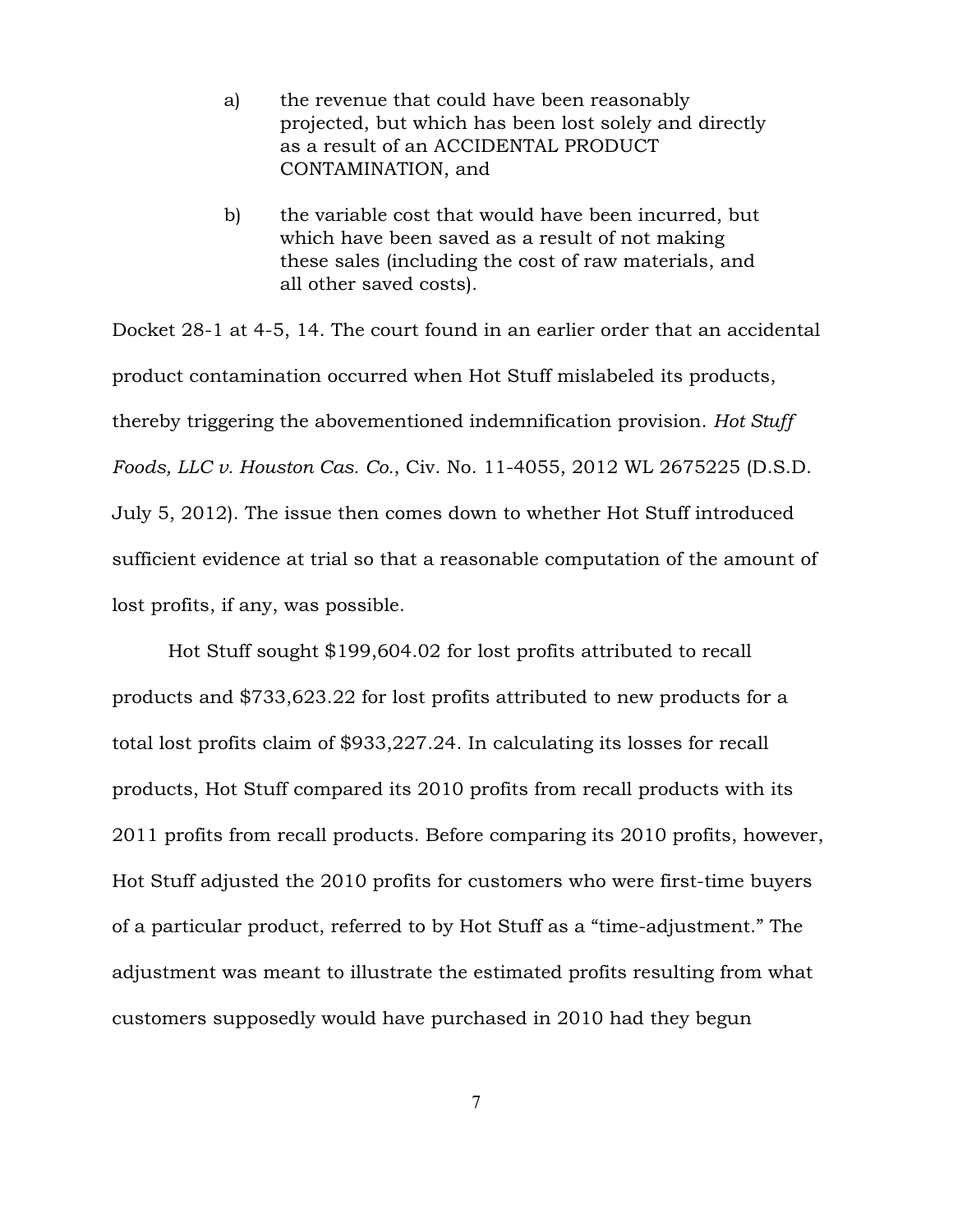purchasing the product in January 2010 or before. The time-adjustment works by finding the average monthly volume that was purchased by the customer for the months following the first-time purchase and multiplying that average by twelve to project what the full year total would have been had the customer been purchasing the product from the beginning of 2010. For example, if a customer purchased 600 units of Product X in 2010 but did not begin purchasing Product X until July 2010, the customer's time-adjusted total would be  $1,200$  units.<sup>4</sup> Hot Stuff then determined what its margin, or profits, would have been in 2010 using 1,200 units instead of 600 units.

To calculate the total amount of lost profits for recall products, Hot Stuff only considered the customers who purchased fewer recall products in 2011 than they did in 2010, taking into account the time-adjustment.<sup>5</sup> Hot Stuff also excluded from its calculation customers it knew were not ongoing customers. A summation of the lost profits from those customers who had a decrease when comparing 2010 time-adjusted numbers to 2011 numbers amounted to \$199,604.02—the amount Hot Stuff sought for lost profits attributed to recall products.

 $4$  The average monthly volume is the total units sold (600) divided by the number of months during which the customer was considered to be a purchaser of that product (6). The full year time-adjusted total then is found by multiplying the average monthly volume by the total months in the year (12).

 $5$  Hot Stuff's lost profits damages calculation for recall products does not take into account any customers who generated more 2011 profits than the 2010 time-adjusted profits.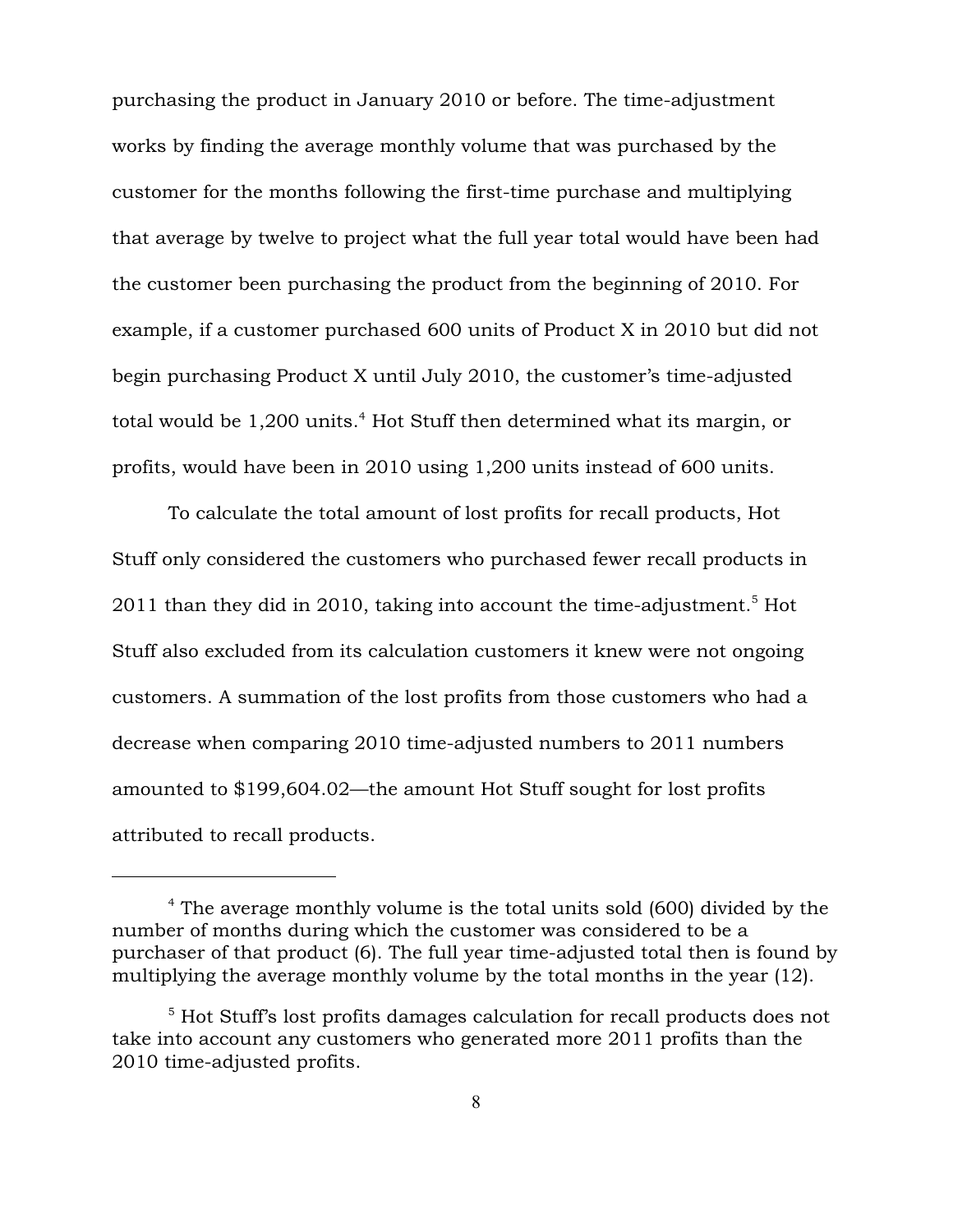Hot Stuff also asked the jury to award lost profits damages for new products that were first introduced in 2011. Hot Stuff's theory for these damages was that the recall caused the company to fall behind in getting its new products ready to market at trade shows and in being able to meet timelines for certain customers. To generate a specific damages number, Hot Stuff compared its 2011 profits with its projected 2011 profits as set out in its "plan."

Hot Stuff creates a plan at the end of each year to project profits for the upcoming year. Watkins and members of the sales team project profits by estimating the type and amount of product each customer will purchase each month. These numbers are generated, in part, by discussions with  $\rm{customers},^6$  distributors, and brokers. Once Watkins and the sales team finish creating the plan, the plan is then examined by a group of analysts to assess the reasonableness of the plan. Ultimately, the board must approve the plan. $<sup>7</sup>$ </sup>

In calculating its lost profits for new products, Hot Stuff compared its actual 2011 profits from new products with the profits it had projected in its

 $\delta$  During his testimony, Watkins stressed the importance of talking to individual customers to get a better estimate of what the customer intended to purchase during the upcoming year.

 $\frac{7}{7}$  Prior to 2010, Watkins was the only person charged with developing the plan. Hot Stuff added more parties and additional information to the process in hopes that it would make the plan more accurate.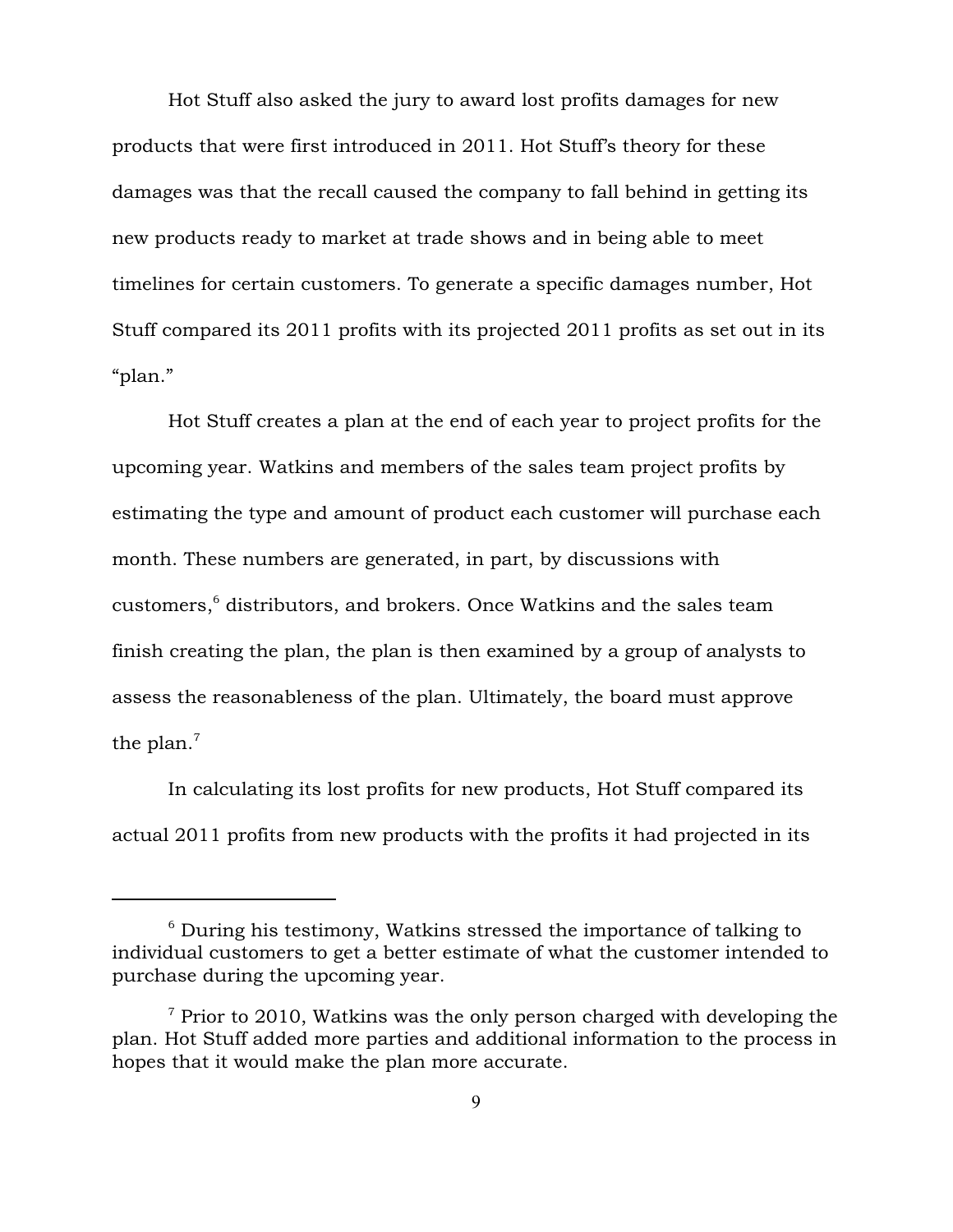2011 plan. The difference between the two was \$733,623.22, which is the total amount Hot Stuff asked the jury to award for lost profits for new products.

HCC attacks Hot Stuff's lost profits evidence in three ways. First, HCC objects to Watkins's qualifications and his ability to testify regarding lost profits. Second, HCC takes issue with Hot Stuff's calculation of its lost profits in relation to the recall products. And third, HCC disputes Hot Stuff's calculation of lost profits in relation to the new products.

#### 1. Watkins's Testimony

The court first addresses Watkins's ability and qualifications to testify about lost profits. This court addressed the issue of whether a president of a company can testify on the issue of lost profits in *Diesel Machinery, Inc. v. B.R. Lee Industries, Inc.*, 328 F. Supp. 2d 1029, 1039-40 (D.S.D. 2003). After noting the president's education and extensive experience at the company, this court found that, under South Dakota law, he "clearly was qualified" to testify about the company's lost profits. *Id.* at 1039. The Eighth Circuit Court of Appeals affirmed this court's finding, stating that a "business owner's testimony is sufficient to support an award of lost profits." *Diesel Mach., Inc. v. B.R. Lee Indus., Inc.*, 418 F.3d 820, 837 (8th Cir. 2005) (citing *Pullman v. Land O'Lakes, Inc.*, 262 F.3d 759, 765 (8th Cir. 2001) and *Olson v. Aldren*, 170 N.W.2d 891, 895 (S.D. 1969)). The Eighth Circuit specifically held that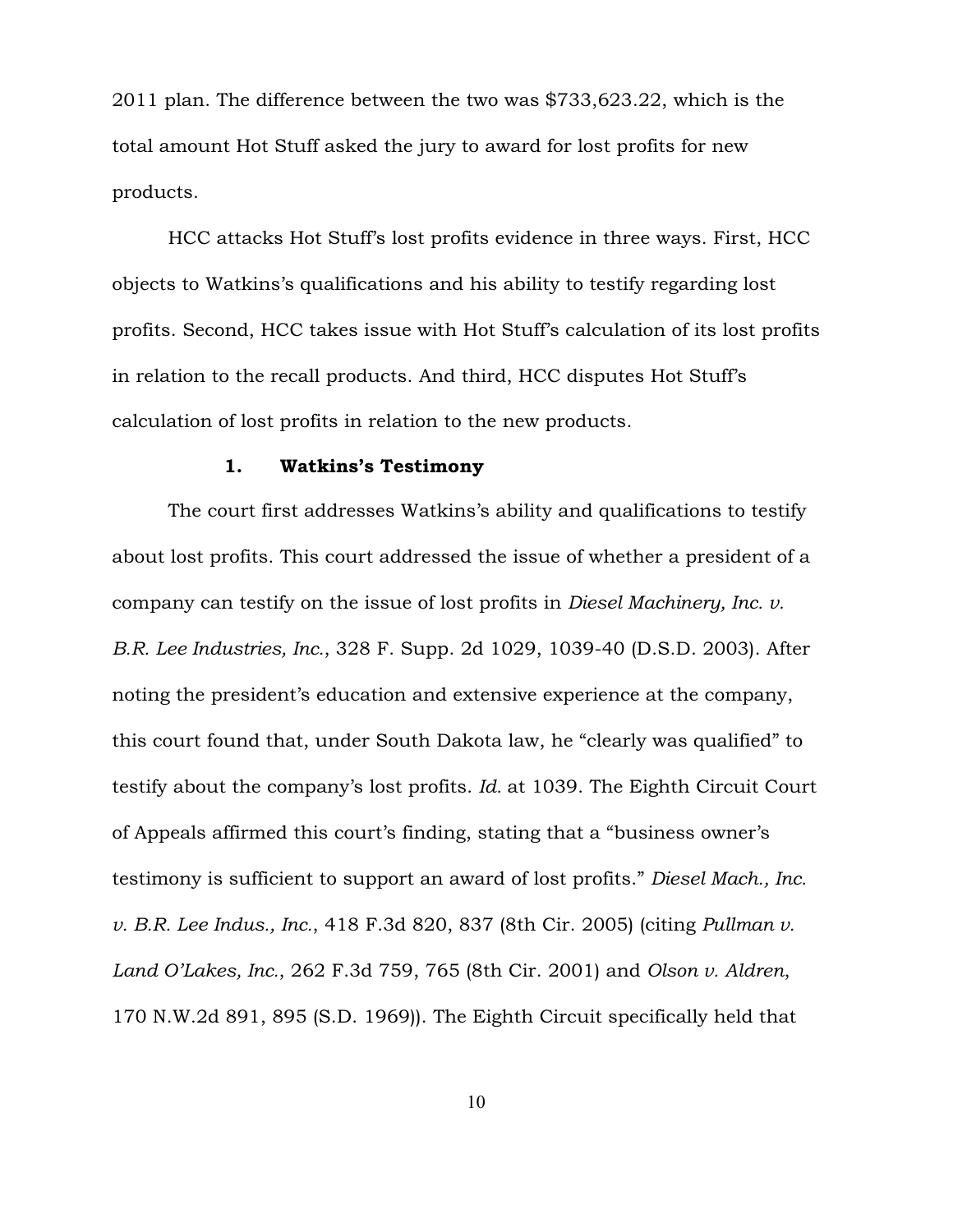the president/owner's experience in the business provided the foundation to testify to "his estimate on DMI's growth rate, a ten-year projection on lost profits (based on DMI's history of having at least ten-year relationships with other manufacturers), a 25% 'Other Equipment' estimate . . . , and an estimate of the amount DMI would realize from the sale of parts and service." *Id.* at 837.

Here, Watkins received a degree in business and accounting and passed the Certified Public Accountant exam. He has worked at Hot Stuff, or at a parent/affiliate company, for nearly 27 years. He served in various roles over those 27 years, including acting as a sales representative, financial manager, director, secretary and treasurer, managing director, and chief financial officer. Watkins has served as president of the company for over a year. Because of his education and extensive experience at Hot Stuff, Watkins's testimony had proper foundation and was sufficient to support an award of lost profits. His specific testimony on the issue of lost profits went no further than the type of testimony that the Eighth Circuit permitted from the owner/president in *Diesel Machinery*. *Id.* 

#### 2. Lost Profits from Recall Products

Next, the court examines the issue of lost profits relating to the recall products. HCC's first contention deals with Hot Stuff's methodology in calculating its lost profits. First, HCC argues that because Hot Stuff had an

11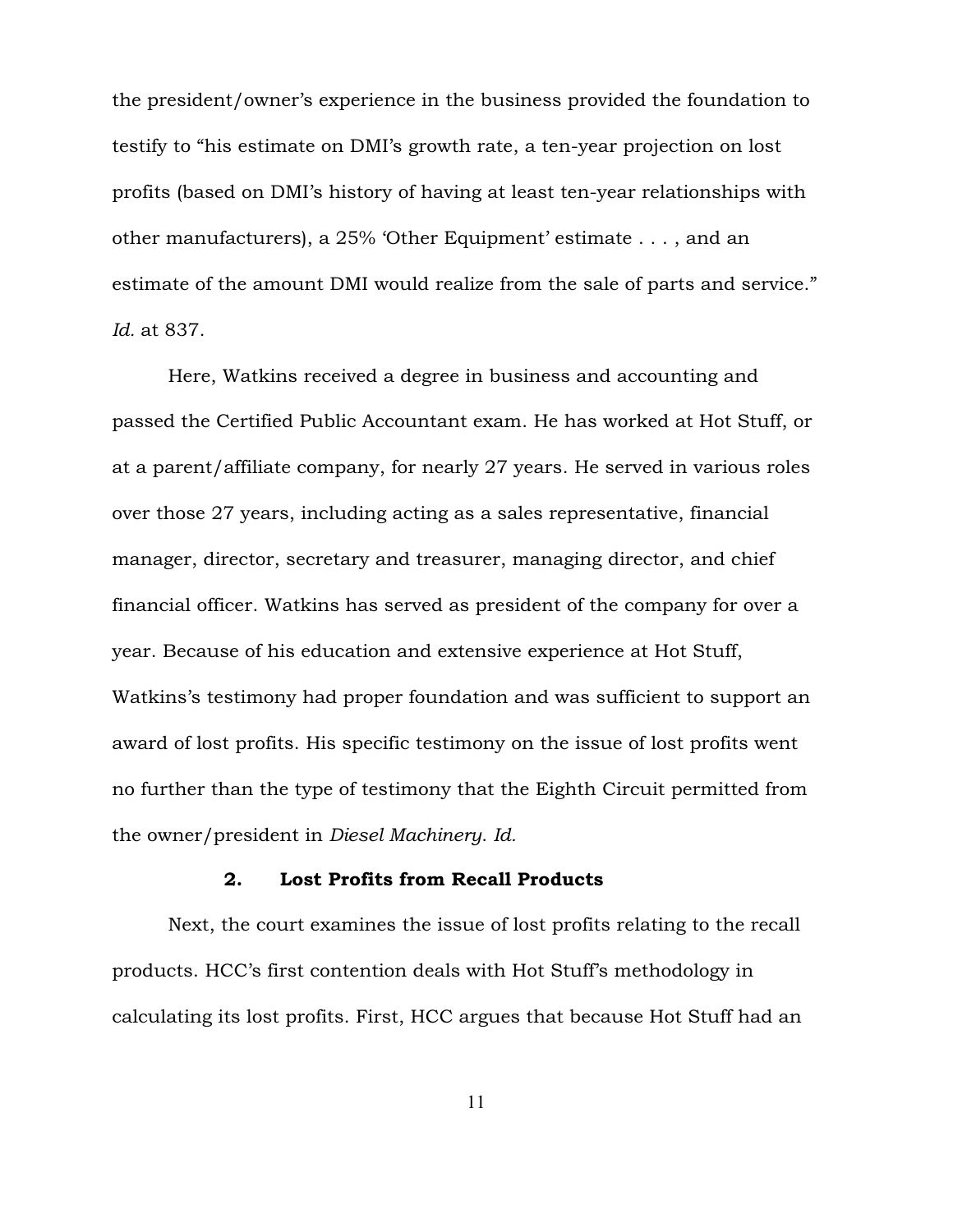overall increase in profits from its recall products in 2011 when compared to its 2010 profits, it cannot have a claim for lost profits. Second, HCC argues Hot Stuff cannot recover lost profits because its 2011 actual profits from recall products exceeded its projected profits from recall products, as set out in its 2011 plan. Both of these arguments put forth the same proposition: Because Hot Stuff had a strong year in 2011, it should not be able to recover lost profits. And third, HCC argues Hot Stuff's calculation using its timeadjustment is not reasonable.

The insurance contract explicitly provides the method for calculating lost profits. The contract requires HCC to indemnify Hot Stuff for a loss of gross profit—which is the difference between (1) the revenue that could have reasonably been projected, but which was lost solely and directly as a result of the recall, and (2) the variable costs that would have been incurred, but which have been saved as a result of not making the sales—incurred as a result of an ascertainable reduction in sales revenue caused solely and directly by the recall. Docket 28-1 at 4-5, 14. The provisions in the insurance contract do not deny Hot Stuff lost profits if it exceeds either its 2010 profits or its projected 2011 profits. Under the contract, Hot Stuff was only required to make a reasonable projection of what its profits would have been had the recall not occurred. Hot Stuff is entitled to indemnification for such losses so long as they were caused solely and directly by the recall.

12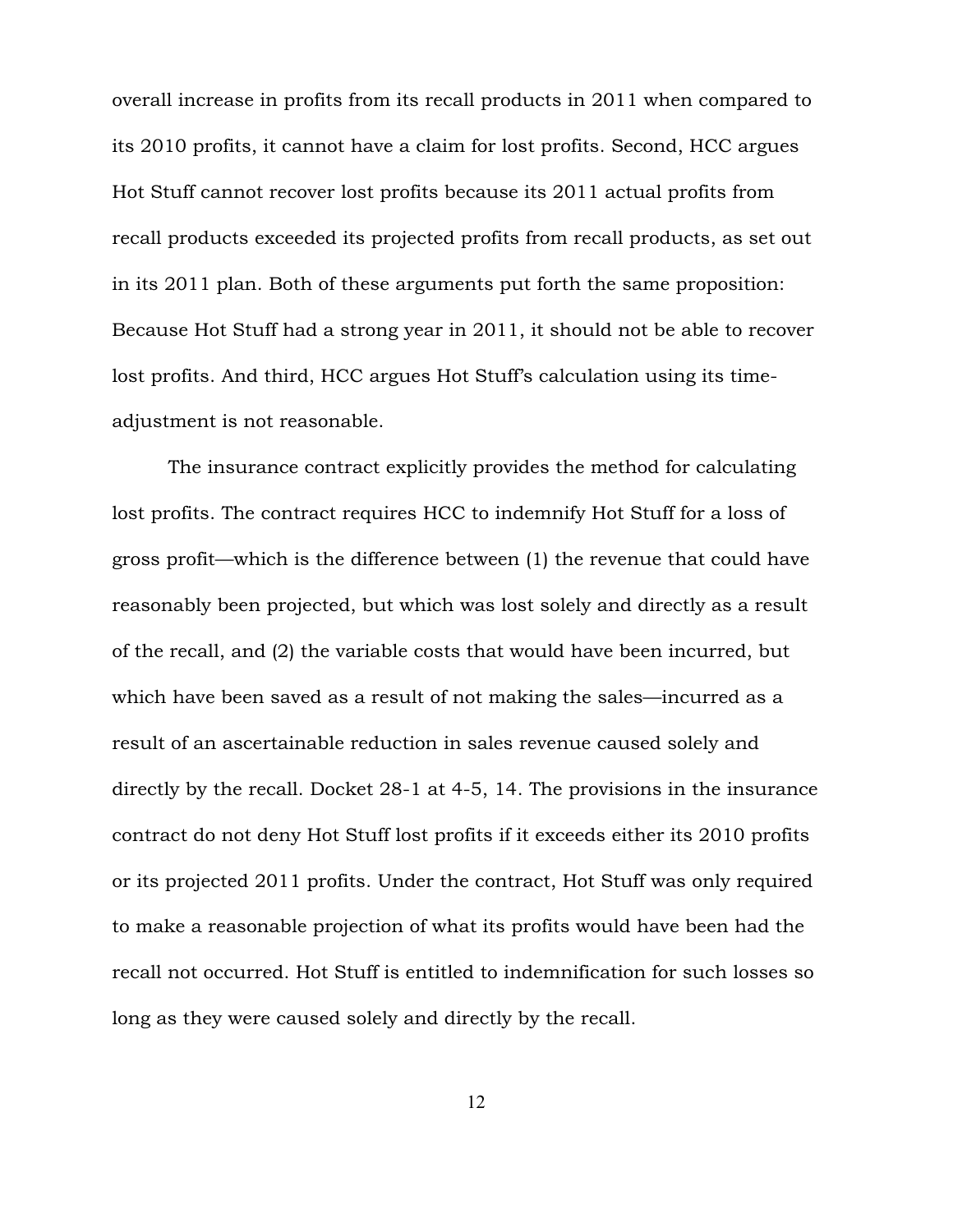In making its projection of lost profits from the recall products, Hot Stuff looked at customer sales from 2010 and made the time-adjustment for ongoing customers who purchased a recall product for the first time in 2010. When comparing these projected profits to its actual 2011 profits, there was an ascertainable reduction. Whether Hot Stuff's projection was reasonable is a question of fact for the jury. *See, e.g., FB & I Bldg. Prods, Inc. v. Superior Truss & Components, a Div. of Banks Lumber, Inc.*, 727 N.W.2d 474, 480 (S.D. 2007) ("Whether damages have been proven with reasonable certainty is a question of fact."); *Von Sternberg v. Caffee*, 692 N.W.2d 549, 555 (S.D. 2005) ("Whether the fact of a loss has been proven to a reasonable certainty is ordinarily a question for the trier of fact."); *Lord v. Hy-Vee Food Stores*, 720 N.W.2d 443, 454-55 (S.D. 2006) ("An award of damages is a factual issue to be determined by the jury.  $\ldots$  [T]he difficulty in computing damages should not be confused with the requirement of proving damages[.]") (internal citations omitted). HCC thoroughly cross-examined Watkins regarding the reasonableness of his projection and also put on an expert of its own to address the issue of reasonableness. The jury heard this evidence and performed its role as the fact finder. $8$  When considering Watkins's

 $8$  The court instructed the jury that Hot Stuff had the burden to prove by the greater convincing force of the evidence the amount of lost profits and that the verdict must be based on evidence and not upon speculation, guesswork, or conjecture. Docket 94 at 6.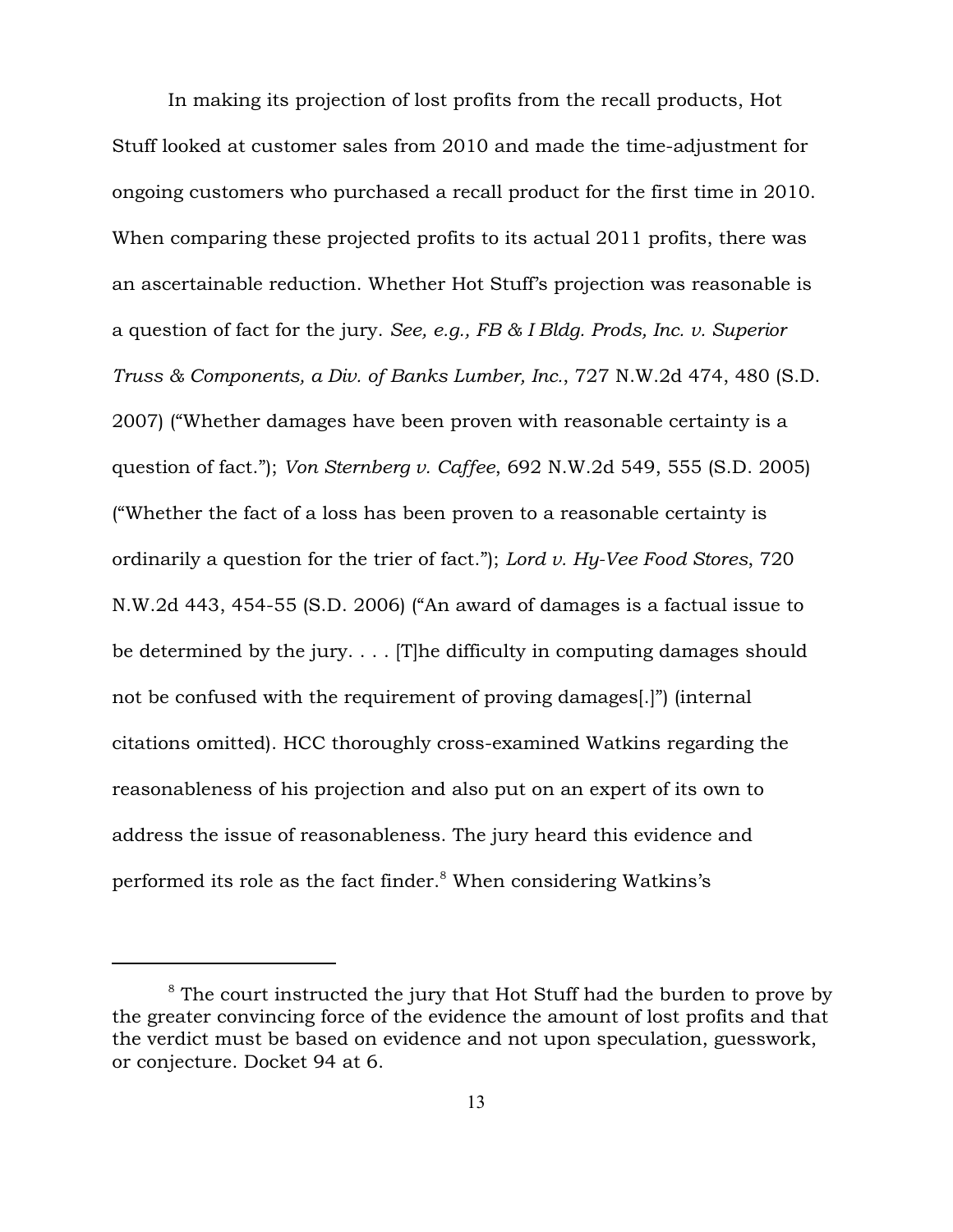methodology, the court cannot say his projection was unreasonable as a matter of law so as to take this fact issue out of the hands of the jury.

HCC also takes issue with the evidence Hot Stuff put forth to show the recall was the cause of its alleged lost profits for the recall products. The insurance contract provides that the lost profits must be caused "solely and directly" by the recall.

Hot Stuff's methodology in computing its lost profits for recall products goes to the issue of causation. Hot Stuff limited its computation to only the recall products and to only those customers who purchased fewer recall products than they did in 2010, after applying the time adjustment to certain customers. Hot Stuff could have attempted to claim lost profits for customers who actually purchased more recall products in 2011. Limiting its alleged lost profits for recall products to customers who purchased less assists in showing causality.

Hot Stuff also introduced evidence that its business was thriving at the end of 2010 (with the expectation of continued growth in 2011) and that the industry in general did significantly better in 2011 (up 10.1 percent when compared to 2010). Watkins testified that the reduced profits for the recall products were caused by the recall. Seccombe testified that customers suspended ordering because of the recall. Docket 116-2 at 11-13. Seccombe also testified that Hot Stuff was unable to place orders at trade shows for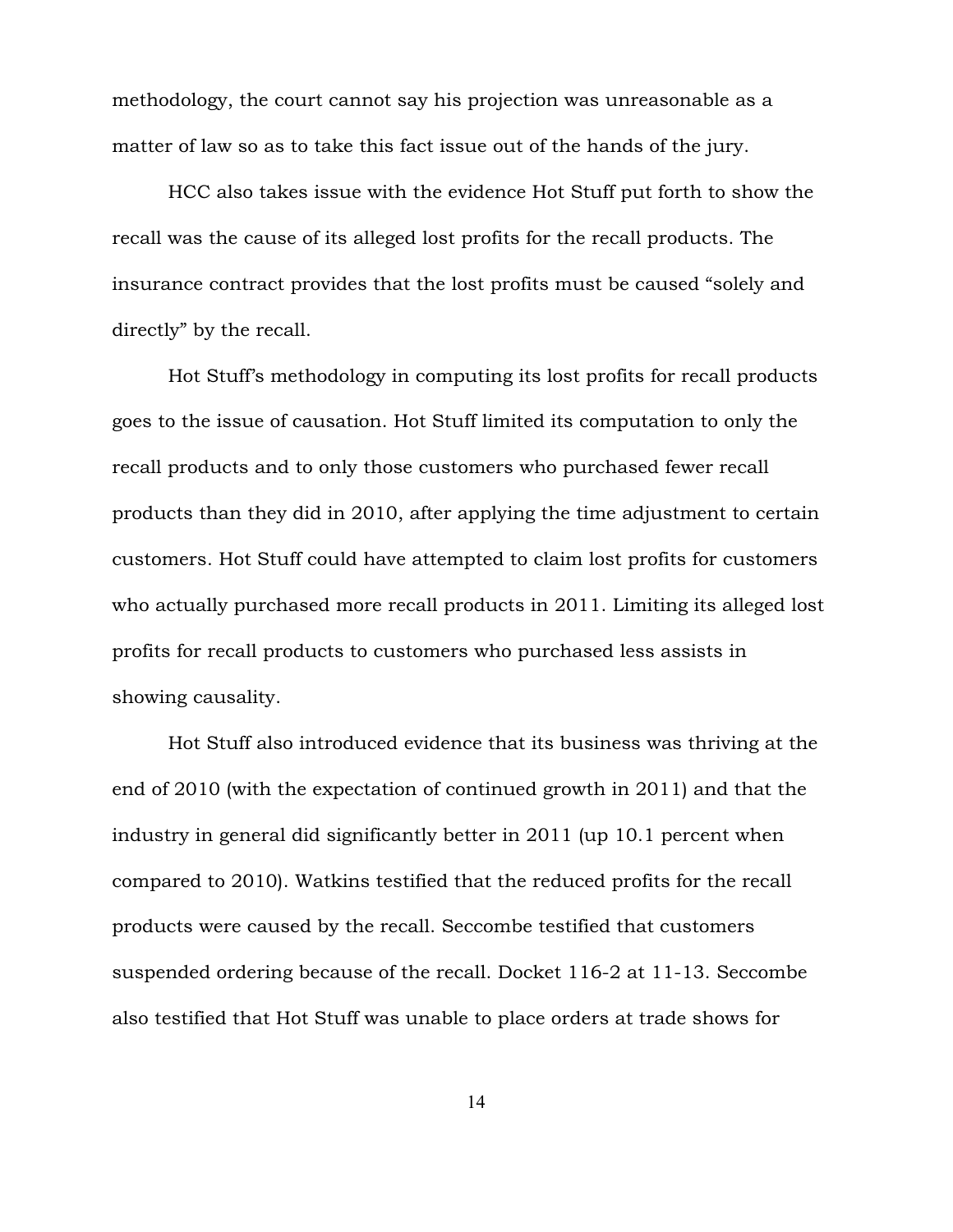recall products because Hot Stuff did not have product in the pipeline to meet the orders, which was an effect of the recall. Docket 116-2 at 18-19. Gaddes testified that the recall disrupted getting products out in 2011 and that Hot Stuff lost a lot of business because of the recall. In all, Hot Stuff introduced sufficient evidence at trial for the jury to determine that the recall caused, at least some, lost profits with respect to the recall products. *See, e.g., Maryott v. First Nat'l Bank of Eden*, 624 N.W.2d 96, 101 (S.D. 2001) (noting that whether an act was the cause of damages is a question of fact for the jury). Therefore, the court finds Hot Stuff introduced legally sufficient evidence for the jury to determine Hot Stuff was entitled to lost profits from recall products under the terms of the insurance policy.

# 3. Lost Profits from New Products

HCC also argues Hot Stuff did not put forth sufficient evidence to establish lost profits with respect to new products. HCC takes issue with the methodology Hot Stuff employed in claiming \$733,623 for losses and again contends Hot Stuff failed to establish causation.

The language in the contract controls what was required of Hot Stuff. The contract requires Hot Stuff to make a reasonable projection of what it could have profited had the recall not occurred. Hot Stuff is entitled to indemnification for such losses so long as they were caused solely and directly by the recall.

15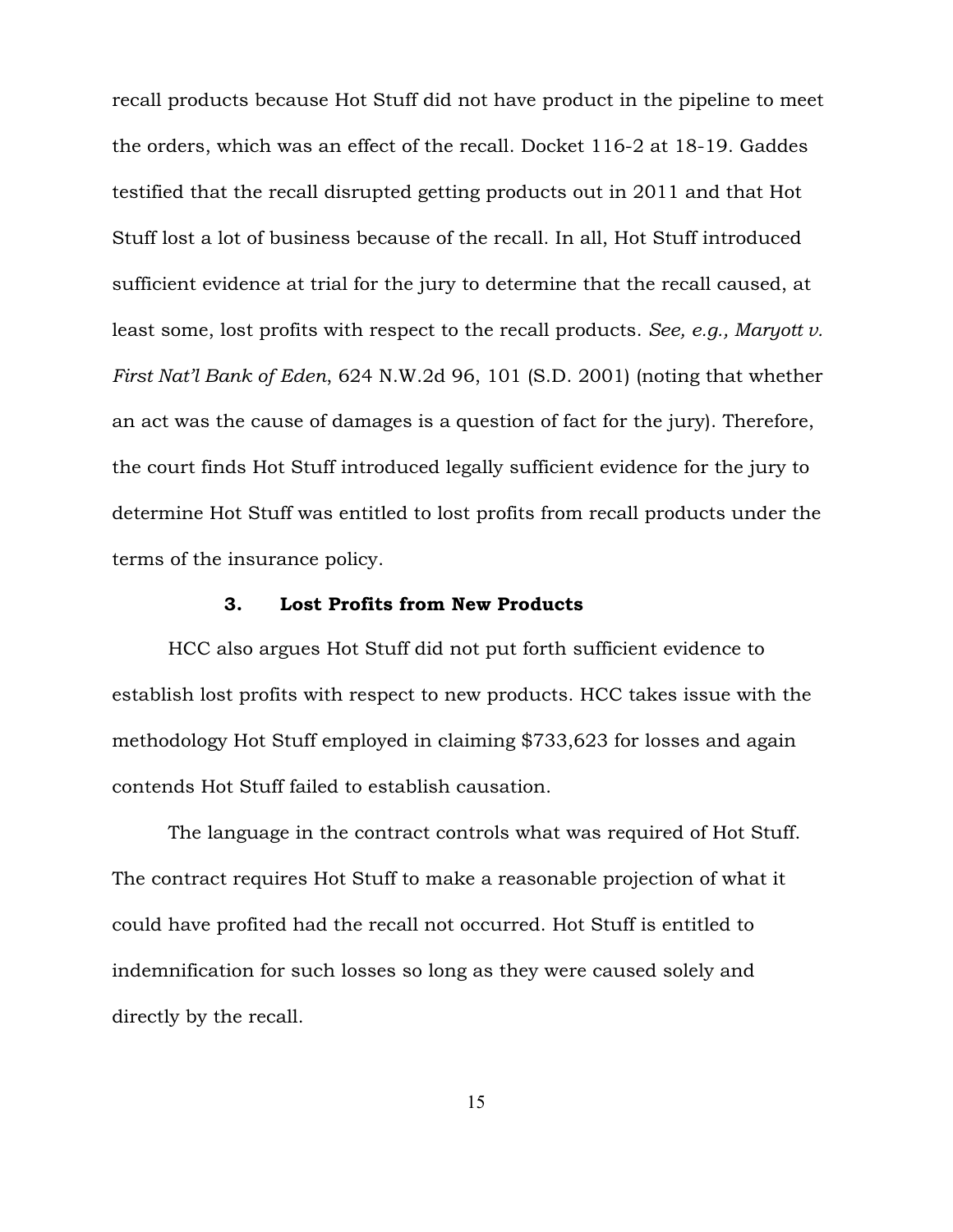For losses associated with new products, Hot Stuff compared its 2011 actual profits with its projected 2011 profits from its plan. Much like the case for recall products, whether Hot Stuff's projection of 2011 profits in its plan was reasonable is a question of fact for the jury.

Hot Stuff put forth sufficient evidence to show its projections made in the 2011 plan were in fact reasonable. Watkins testified about the intricacies involved in creating the plan. Several Hot Stuff employees were involved in the process. Discussions took place with customers, distributors, and brokers to ensure the accuracy of the projections. The plan was also examined by a group of outside analysts.

HCC specifically claims that because they were "new" products, Hot Stuff's projections of its profits from the new products are inherently speculative and unreasonable. In addition to the evidence presented above, Watkins testified that although the new products were called "new," they were actually just permutations (e.g., a change in size) of older products that had sales histories. The new products were created after lengthy discussions with customers about their needs. Because the new products were, in most cases, minor changes to older products and were created after discussions with customers, Hot Stuff's projections of its profits from the new products were not, as a matter of law, overly optimistic, unreasonable aspirations. There was a reasonable basis using the older products by which Hot Stuff made its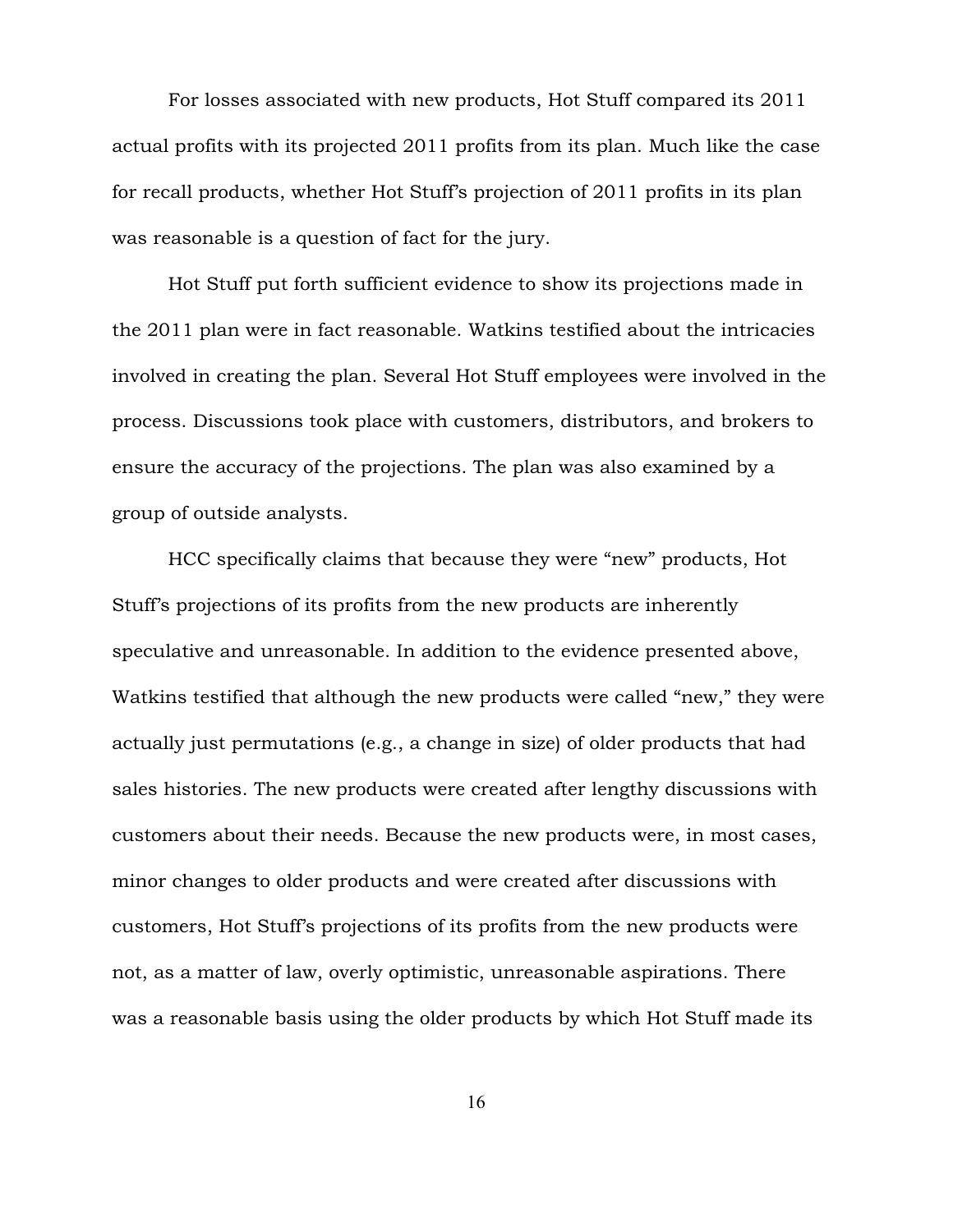projections. Therefore, Hot Stuff put forth sufficient evidence to have the jury decide this issue of fact.

Turning again to the issue of causation, the contract required Hot Stuff to show the lost profits relating to new products were solely and directly caused by the recall. Hot Stuff's main causation theory for the new products was that the recall caused the company to fall behind in getting its new products ready to market at trade shows and that the company was unable to meet timelines for certain customers. Watkins, Seccombe, and Gaddes all testified to the same. HCC contested this causation theory through vigorous cross-examination of these witnesses. In the end, it was an issue for the jury to decide.

In sum, the majority of HCC's criticisms go to either the weight given to Hot Stuff's evidence or the credibility given to Hot Stuff's witnesses. These are issues exclusively for the fact-finder. Here, the jury's lost profits verdict of \$200,000—when Hot Stuff asked for just under \$1 million—suggests that the jury carefully considered the evidence, read the court's instructions, and found that \$200,000 of lost profits were caused solely and directly by the recall. There is no reason for the court to now second-guess the jury's findings of fact and disrupt the jury's verdict. HCC's motion for a judgment as a matter of law is therefore denied.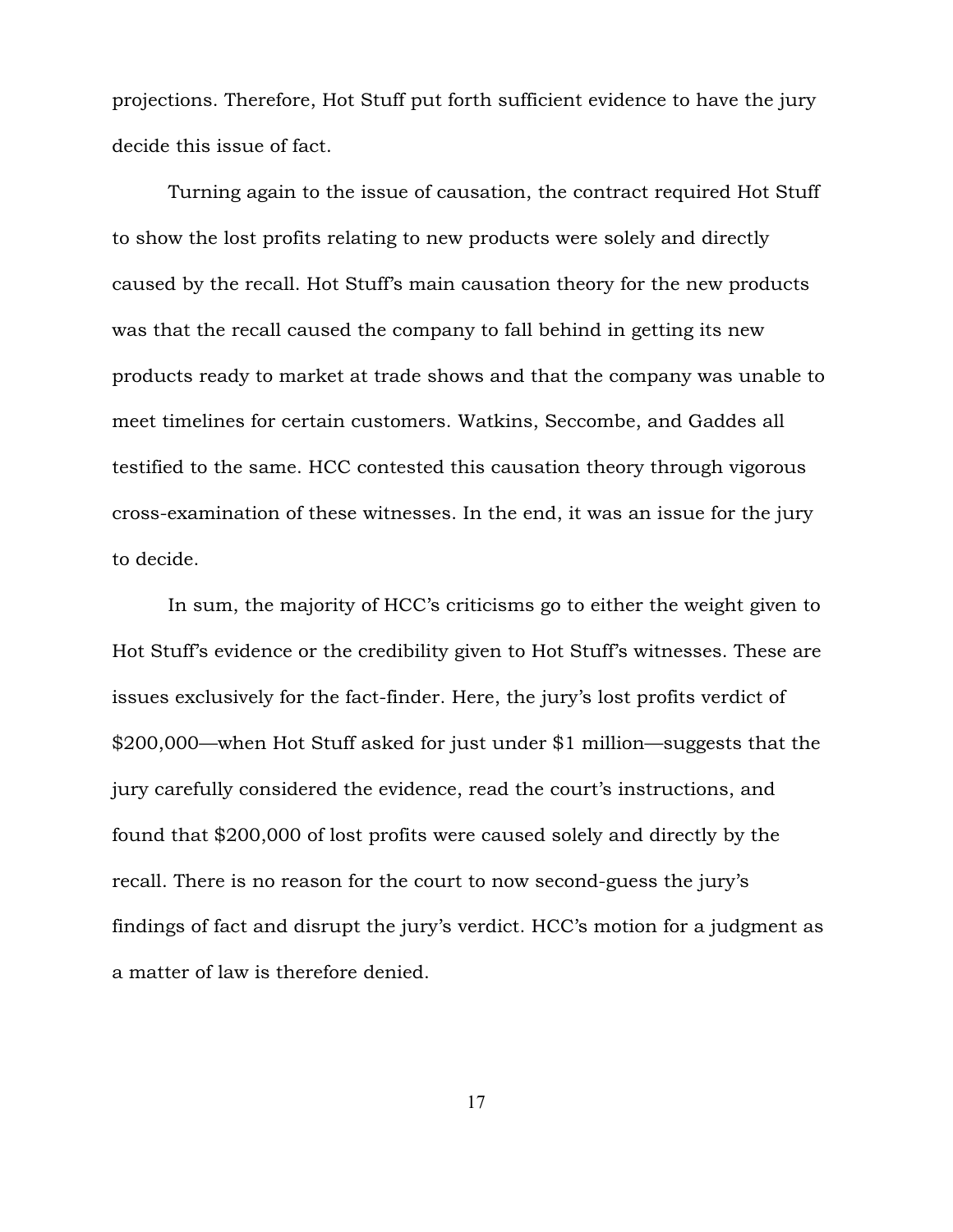# II. ATTORNEYS' FEES

Hot Stuff moves for attorneys' fees in the amount of \$333,768.70 pursuant to SDCL 58-12-3. SDCL 58-12-3 allows an insured to recover attorneys' fees "if it appears from the evidence that [the insurer] has refused to pay the full amount of such loss, and that such refusal is vexatious or without reasonable cause[.]" The objective of this statute "is to discourage contesting insurance coverage and to reimburse an insured for any reasonable attorney's fees necessarily incurred in defending or enforcing a valid insurance contract right." *Tripp v. W. Nat'l Mut. Ins. Co.*, 664 F.3d 1200, 1205 (8th Cir. 2011).

Hot Stuff only seeks attorneys' fees for the time period and conduct of HCC following this court's summary judgment order (Docket 43) in which the court found the recall was covered by the insurance policy. Hot Stuff argues that because HCC's attorney recommended to the jury during closing argument that it award \$417,758.06 for recall expenses, HCC should have provided that sum to Hot Stuff immediately after this court's summary judgment order. By not doing so, Hot Stuff claims HCC's conduct was vexatious and without reasonable cause.

As an initial matter, it is important to note that HCC has not conceded the issue of liability, i.e., whether the recall is covered by the insurance policy. Thus, HCC's position is, and always has been, that Hot Stuff is not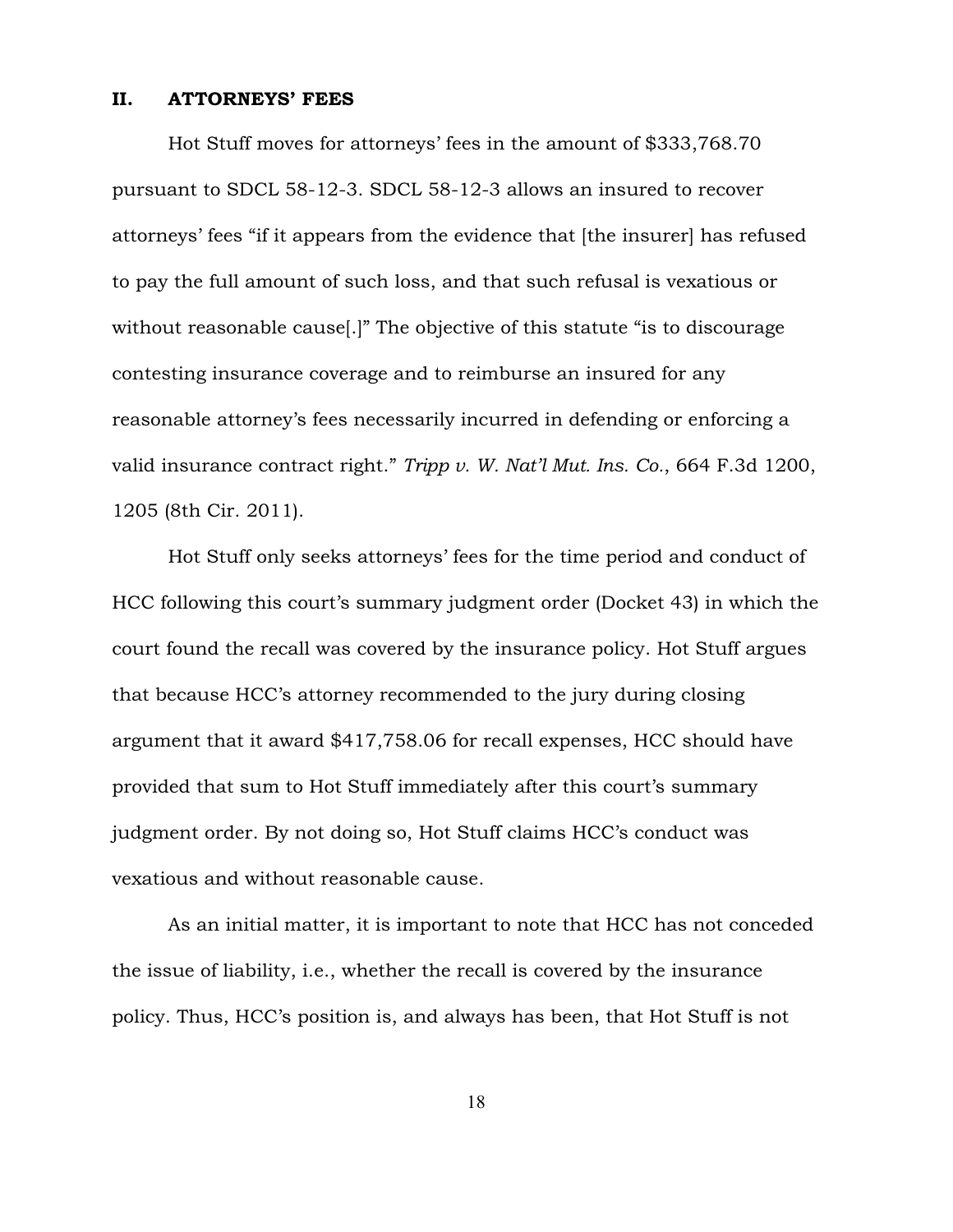entitled to any damages because HCC is not required to indemnify it under the contract.

Additionally, the total amount of Hot Stuff's claim has been hotly contested throughout this litigation. Hot Stuff has not directed the court to any evidence on the record that shows there was ever some mutually-agreed upon sum to which Hot Stuff was entitled. $9$  Instead, the record shows (as was evident during the trial) that the amount of damages, both for recall expenses and for lost profits, was always in dispute. *E.g.*, Docket 43 at 23 ("Because there are questions of fact regarding the amount of damages, the damages issue will be submitted to a jury for determination."). Indeed, the jury only considered the issue of damages. The trial lasted four days, three of which were dedicated to introducing evidence on the sole issue of the amount of damages owed under the insurance policy. The issue of lost profits, which the court addressed in detail above, was especially contested: Hot Stuff requested \$933,227.24 and HCC claimed Hot Stuff was not entitled to any lost profits. The jury ultimately concluded that \$200,000 in lost profits was the proper amount under the policy. Based on these facts and on the evidence presented at trial, the court finds HCC had "a bona fide and reasonable factual ground

 $\degree$  The comment by HCC's attorney made during closing argument is not evidence. *Bierle v. Liberty Mut. Ins. Co.*, 992 F.2d 873, 878 (8th Cir. 1993) ("Closing arguments are not evidence[.]"). Rather, the comment was a strategic decision made by the attorney at the conclusion of the trial after hearing all of the evidence.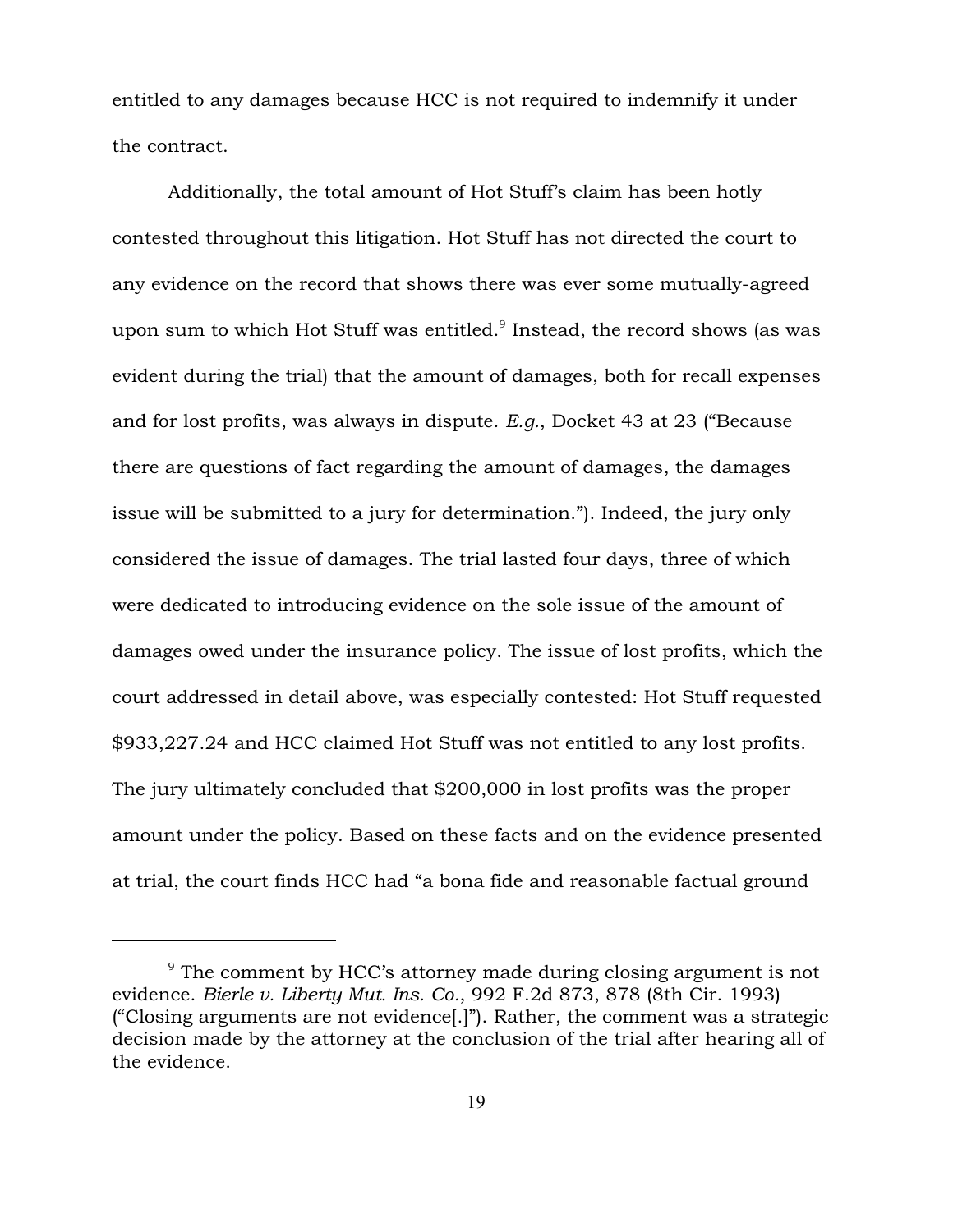for contesting" the amount of damages. *Howie v. Pennington Cnty.*, 563 N.W.2d 116, 119 (S.D. 1997).

Even assuming HCC valued Hot Stuff's claim at \$417,758.06 immediately following this court's summary judgment order, HCC's conduct following that order was still not vexatious or without reasonable cause. Hot Stuff sought an additional \$1.5 million in damages over and above the \$417,758.06 HCC's counsel suggested during closing argument. It is likely that the same amount of discovery, number of motions, and extent of a trial would have taken place anyway, especially when considering the contentious nature of the lost profits claims. In other words, Hot Stuff's attorneys' fees were more than likely unavoidable, and the fees were not incurred because of any vexatious or unreasonable conduct on the part of  $HCC$ .<sup>10</sup> Therefore, Hot Stuff is not entitled to an award of attorneys' fees under SDCL 58-12-3.

#### **CONCLUSION**

Hot Stuff put forth legally sufficient evidence during trial to submit the issue of lost profits to the jury and to uphold the jury's verdict of \$200,000 for lost profits. Separately, HCC's conduct in litigating the issue of the amount of damages was reasonable and not vexatious. Accordingly, it is

 $10$  Because the court finds that HCC's conduct was not vexatious or unreasonable, the court does not need to address the issue of whether Hot Stuff can amend its complaint.